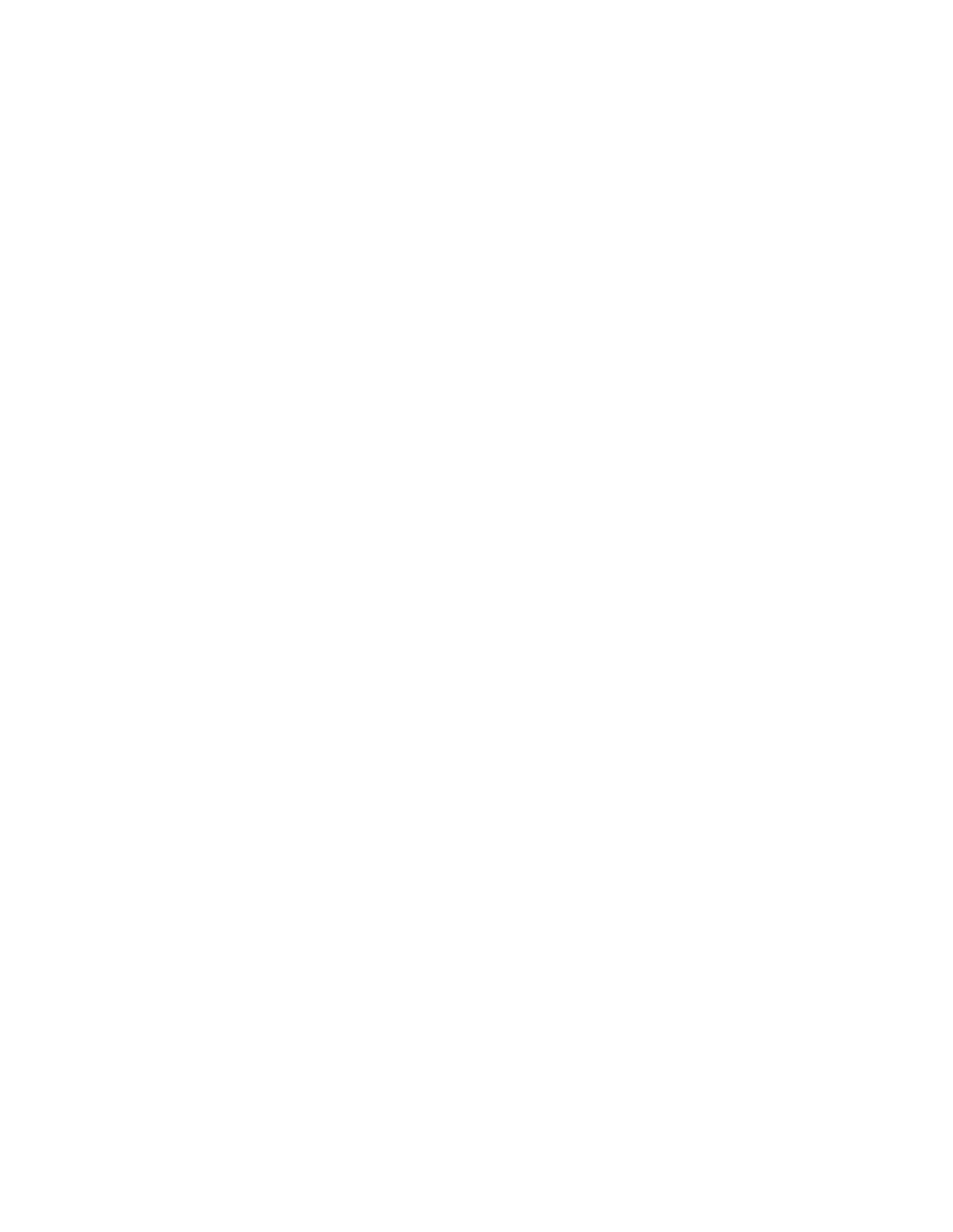#### **International Monetary and Financial Committee, April 21, 2022**

## **Statement by Mr. Ueli Maurer, Minister of Finance of Switzerland on behalf of Azerbaijan, Kazakhstan, Kyrgyz Republic, Poland, Serbia, Switzerland, Tajikistan, Turkmenistan, and Uzbekistan**

We underscore the Fund's important role in promoting multilateral dialogue and cooperation in the midst of accentuated international tensions and high uncertainty, to address immediate global challenges while continuing to support members' efforts towards a resilient and sustainable recovery. Against the backdrop of pre-existing challenges exacerbated by the still lingering pandemic, Russian Federation's aggression against Ukraine has significantly clouded the outlook. The Fund's leadership and advice will need to remain geared toward its core areas of expertise and mandate to help members design policies that enhance economic resilience and broad-based growth. In this regard, navigating difficult policy trade-offs will be key, given diminished policy space and the capacity constraints faced by many countries.

#### *Global setting and policy priorities*

In addition to the tragic human loss and suffering, the war against Ukraine has triggered significant and potentially long-lasting economic disruptions. Countries with close links to Russia and Ukraine will suffer particularly and will be confronted with difficult economic and policy challenges. Additionally, given the effects on commodity markets, spillovers will be felt globally, and in particular by the poorest members. These developments compound the structural vulnerabilities laid bare by the pandemic, which remain an important driver of uncertainty and economic divergence. As a consequence, policy trade-offs have further intensified, with the key challenge consisting in keeping inflation at bay and debt sustainable without stifling the recovery or threatening financial stability.

This balancing act requires credible and responsive monetary policy. Central banks need to react in a timely and decisive manner to avoid a deanchoring of inflation expectations. It is important for central banks to continue to act within the scope of their mandates, even when markets are volatile and debt service costs are increasing.

With global financial conditions tightening, more countries will struggle to maintain debt sustainability. Reduced fiscal policy space and record high debt levels call for spending prioritization and rebuilding buffers. In some cases, fiscal consolidation may also help contain inflationary pressures. Nevertheless, where warranted, targeted and prioritized fiscal support can help dampen the effects from the war against Ukraine and from a possible emergence of new virus strains. Credibly locking in consolidation efforts through well-designed fiscal rules and medium-term fiscal frameworks is important, also to instill confidence, especially where scope for immediate consolidation is limited.

Financial stability risks have increased and require continued close monitoring. Clear communication about the outlook and what it implies for monetary and fiscal policy can help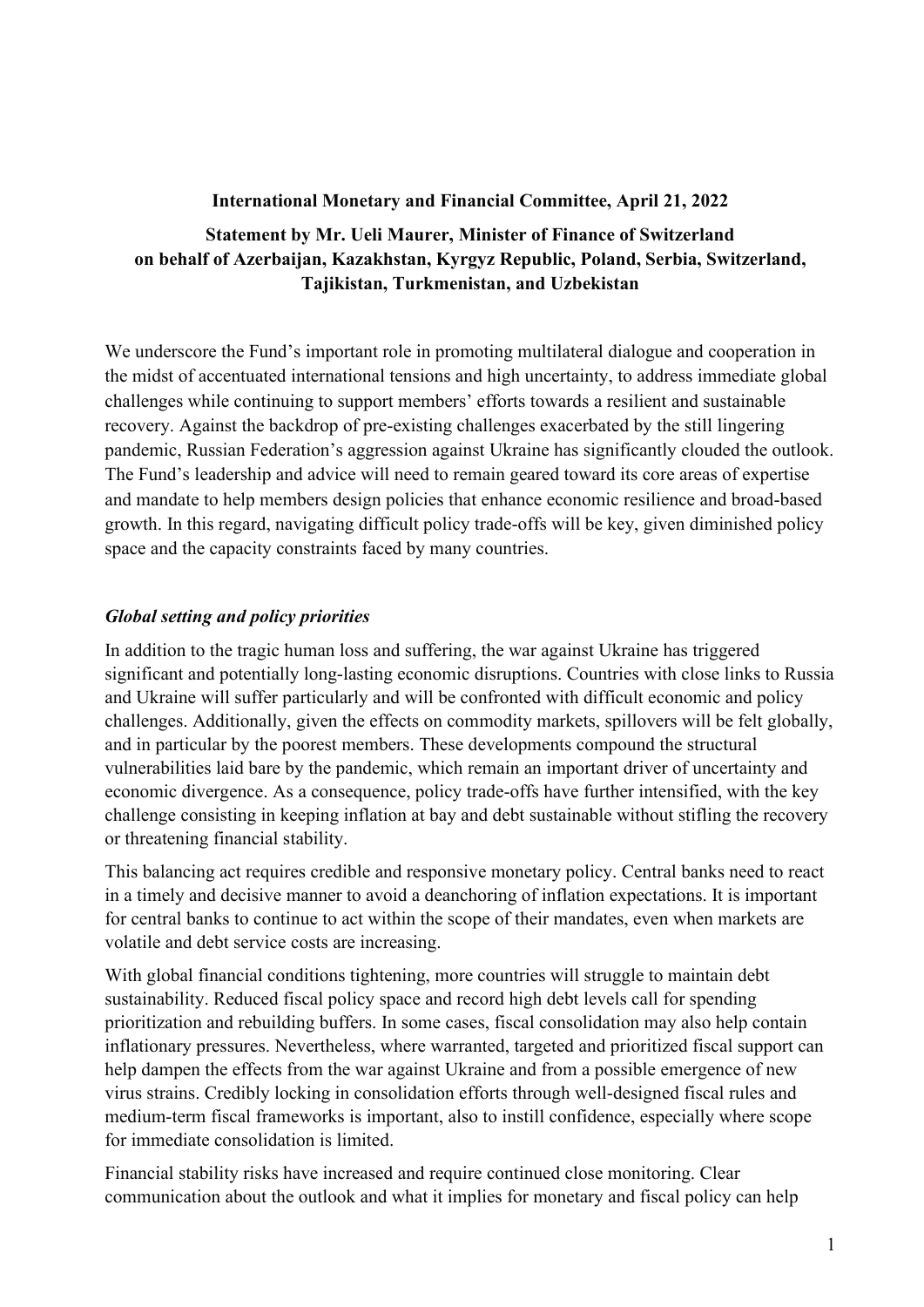manage expectations. Unwinding remaining pandemic-related regulatory forbearance and adjustments made to the prudential policy mix may help prevent a further buildup of risks. In exceptional circumstances, capital flow management measures may contribute to smoothening the transition to tighter global financial conditions in the short term, but they must not substitute for warranted macroeconomic adjustment and necessary reforms to ensure sound financial supervision and regulation, and strong institutions. Under the current circumstances, a fragmentation of the payment system is a tangible risk that needs to be kept in check, given the detrimental consequences it could have for members with limited correspondent banking relationships. Moreover, while financial innovation should be fostered, potential new risks emanating from the fintech sector and digital assets also need to be monitored more closely and mitigated.

Structural reforms to limit pandemic-related scarring and to address supply bottlenecks should not be postponed. Emergency measures that were introduced during the pandemic should be phased out to be replaced by targeted and transparent policies. Measures to improve competitiveness and raise productivity—whether through investments in innovation and research, product and labor market reforms, or education, reskilling, and vocational training—can contribute to easing inflationary pressures and help ensure that economies realize their full potential. Measures to strengthen governance and transparency also remain central to fostering a business environment that is conducive to private sector development and investment.

## *The Fund's role at the current juncture*

To address immediate challenges and structural vulnerabilities, the Fund should continue its close engagement with members through the provision of tailored surveillance, capacity development, and lending, particularly in the context of upper credit tranche (UCT)-quality programs.

The Fund's lending toolkit has proven flexible enough to provide prompt and adequate support in the face of major shocks. Emergency financing proved useful in the crisis period to contain the economic fallout from the pandemic, but should remain an extraordinary tool. Continued followup on the governance and transparency commitments made by emergency financing recipients in 2020/21—both in the context of surveillance and UCT-quality programs—remains relevant to maximize the effectiveness of such financing, as well as to limit reputational and credibility risks for the Fund and country authorities.

Surveillance is as important as ever. Advising countries on macroeconomic and financial policies is what the Fund knows—and therefore does—best and where it can bring the greatest value added, particularly in times of increased uncertainty. To maximize effectiveness and value-added, the Fund—in its surveillance and beyond—should also concentrate on its core mandate, to help members recalibrate policies and foster economic resilience in the face of structural transitions.

The Fund's analytical toolkit is key to better tailor surveillance to country circumstances, while ensuring evenhandedness across the membership. This is notably important in a context of impending monetary normalization, which may lead to significant cross-border capital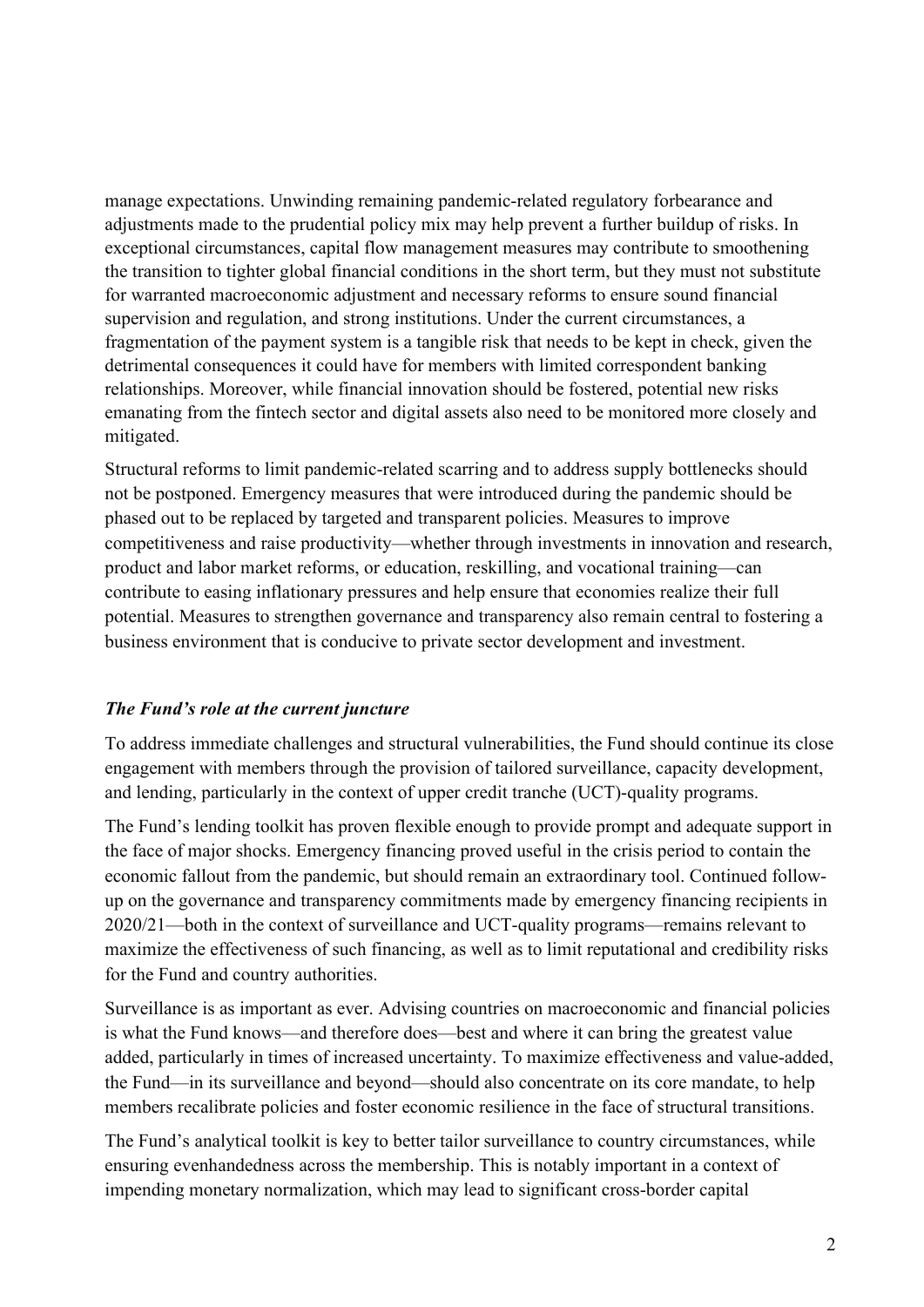movements. We therefore welcome the work on the Integrated Policy Framework. We also welcome the recent review of the Institutional View on the Liberalization and Management of Capital Flows, which confirmed that open capital markets and capital flows entail significant benefits, and that increased risks associated with capital flows are best met through sound macroeconomic policies and resilient financial sectors. In addition, we broadly welcome the proposed refinements to the External Balance Assessment methodology. Further work will be important to better reflect the links between the current account, demographics, and pension systems.

Capacity development provides tailored and hands-on advice to the membership and helps countries effectively implement reforms. We welcome the ongoing efforts to ensure it is wellprioritized and sequenced, closely integrated with surveillance and lending, results-based, transparently monitored, and geared toward fostering greater ownership. We see merit in exploring a greater range of capacity development modalities, including a hybrid delivery model. At the same time, in-person capacity development remains key to build trustful relations with country authorities. Regional capacity development centers and resident advisors remain important in ensuring the effectiveness of Fund capacity development. We very much welcome that the Caucasus, Central Asia, and Mongolia Technical Assistance Center (CCAMTAC) is now fully operational, which is a valuable and much appreciated contribution to helping the members of our Constituency address their unique challenges.

#### *Ensuring the soundness of the Poverty Reduction and Growth Trust*

Adequate subsidy resources and ample reserve buffers remain key to accommodate further Fund concessional lending. Low-income countries (LICs) have been particularly affected by the pandemic and will face adverse spillovers from the war against Ukraine. In this context, the twostage funding strategy for the Poverty Reduction and Growth Trust (PRGT) endorsed by the Executive Board in 2021 remains appropriate, with fundraising efforts giving due regard to broad participation and fair burden-sharing. We underscore the need to safeguard the PRGT's selfsustained lending capacity. The fact that almost 80 percent of present PRGT debtors are currently at high risk of, or in, debt distress underscores the need for a sufficiently solid reserve coverage. Switzerland provided a loan to the PRGT in the amount of SDR 500 million during the 2020 loan mobilization round and has pledged SDR 39 million in subsidy resources. We encourage timely pledges for loan and subsidy resources, including through the new investment options. In this context, the PRGT is an effective and proven option for channeling recently allocated SDRs from countries with stronger external positions to more vulnerable members.

#### *Establishing a Resilience and Sustainability Trust*

We welcome the establishment of the Resilience and Sustainability Trust (RST), to help LICs, small states, and vulnerable middle-income countries in addressing risks stemming from longerterm structural challenges, particularly climate change and pandemic preparedness. The RST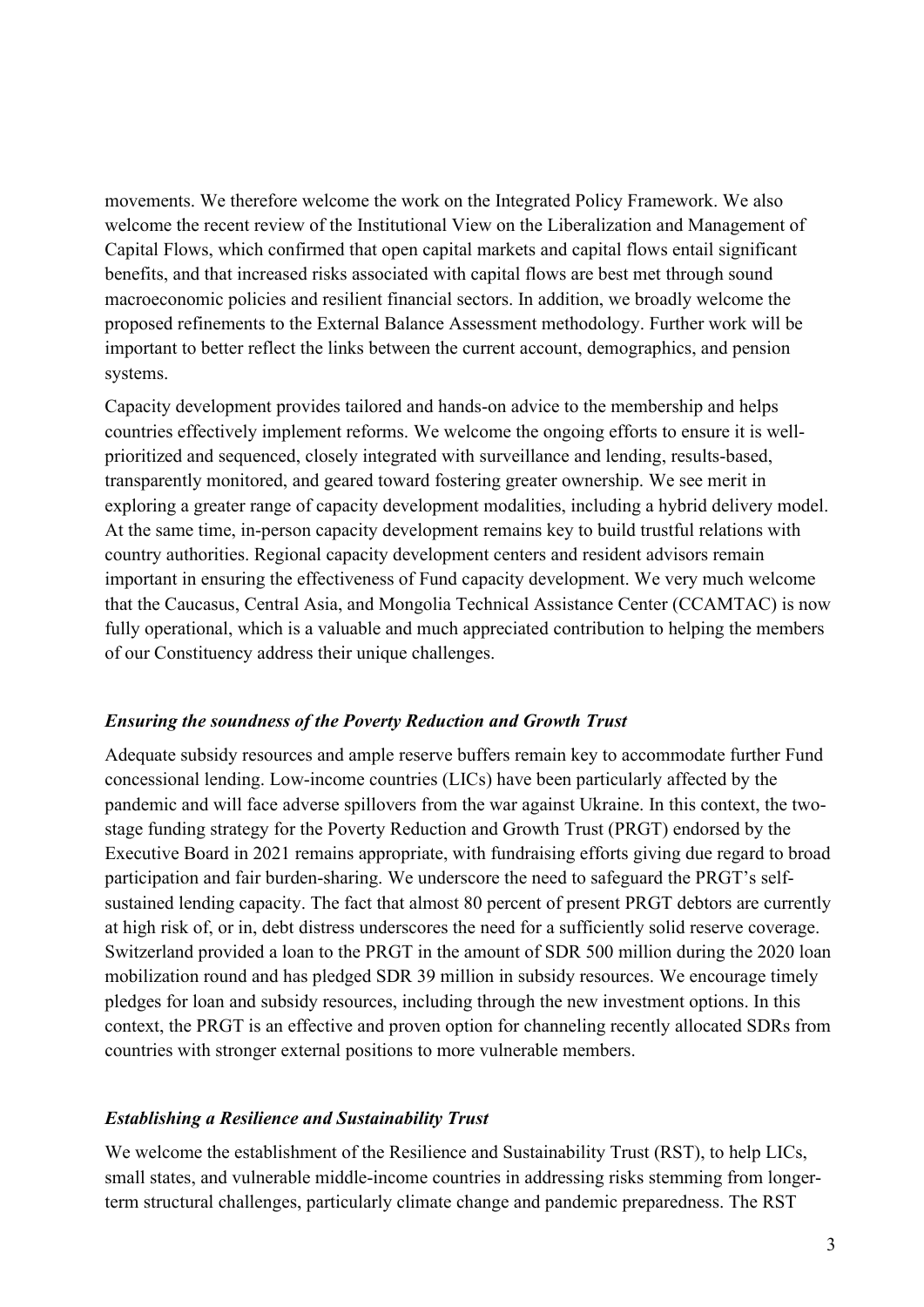could substantially contribute to prospective balance of payments stability by improving climate resilience and facilitating the transition to a low carbon world. For the RST to achieve its purpose, the Fund as trustee must focus on its specific expertise in macroeconomic policy design and in supporting macro-critical reforms. To garner other essential information and knowledge, close and effective cooperation with the World Bank—and other international organizations when appropriate—is critical.

The Fund needs to ensure the financial soundness of the RST. We very much welcome the requirement of a concomitant on-track Fund-supported program with UCT-quality conditionality as a qualifying element for RST support, the binding cap on access to RST resources, and the build-up of sufficiently strong reserve buffers as well as additional safeguard measures monitoring the member's capacity to repay following the end of the agreement. The consistency of RST-supported reform targets with standard Fund program conditionality will be critical to ensure a solid foundation for structural policy implementation and to mitigate credit risks. For the RST to be a viable option for channeling SDRs, the reserve asset quality of contributors' claims must be ensured.

#### *Tackling debt vulnerabilities*

Addressing debt sustainability concerns is imperative. The Debt Service Suspension Initiative and the Catastrophe Containment and Relief Trust have provided breathing room to the poorest members in the context of the pandemic. Notwithstanding this, more efficiency in implementing debt treatments under the G20 Common Framework is urgently needed. Notably, timelines and greater clarity on the process could help avoid too-little-too-late restructurings. Expanding the scope of coordinated debt treatments in line with the Common Framework to a broader group of countries would also be important. Aside from that, we continue to support efforts to enhance debt transparency by both debtors and creditors, including with respect to collateralized debt, and call on creditors to adhere to prudent and sustainable lending practices.

We remain strongly supportive of the debt-related workstreams that are part of the Fund's and the World Bank's multipronged approach to address debt vulnerabilities. The work on refining the Fund's debt-related policies remains key to strengthening the overall sovereign debt restructuring architecture.

#### *Supporting structural transitions*

Climate change and digitalization are affecting our economies and financial systems in a macrocritical way and will need to be addressed in a globally coordinated manner to prevent divergence and fragmentation. The Fund's work in these important areas should focus its contributions on its particular macroeconomic and financial expertise. Close collaboration with other relevant institutions and bodies will be crucial to best leverage the available expertise and enable complementarity.